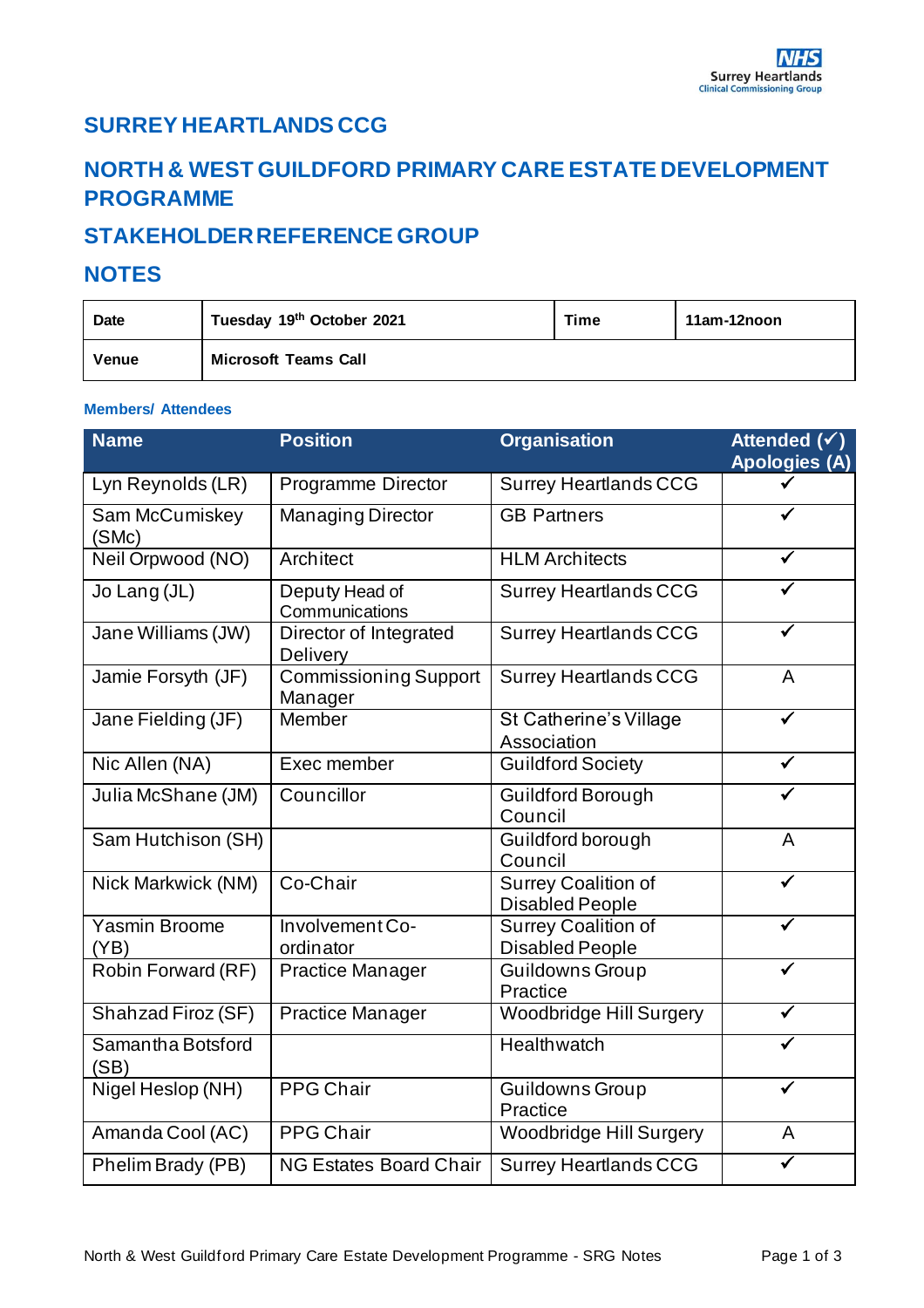**Freedom of Information:** Those present at the meeting should be aware that their name will be listed in the agenda and action notes of this meeting, which may be released to members of the public on request under Freedom of Information requirements.

| 1.               | <b>Welcome &amp; Introductions</b>                                                                                                                                                                                                                                                                                                                                                                                                                                                                                                                                                                                                                                                                                                                                                                                                                   | <b>Action</b> |
|------------------|------------------------------------------------------------------------------------------------------------------------------------------------------------------------------------------------------------------------------------------------------------------------------------------------------------------------------------------------------------------------------------------------------------------------------------------------------------------------------------------------------------------------------------------------------------------------------------------------------------------------------------------------------------------------------------------------------------------------------------------------------------------------------------------------------------------------------------------------------|---------------|
|                  | LR welcomed everyone to the meeting and introductions were made.<br>Agreement was gained from members to record the meeting for the<br>purposes of the notes.                                                                                                                                                                                                                                                                                                                                                                                                                                                                                                                                                                                                                                                                                        |               |
| 2.               | <b>Declarations of Interest</b>                                                                                                                                                                                                                                                                                                                                                                                                                                                                                                                                                                                                                                                                                                                                                                                                                      |               |
|                  | No declarations were made.                                                                                                                                                                                                                                                                                                                                                                                                                                                                                                                                                                                                                                                                                                                                                                                                                           |               |
| 3.               | <b>Draft TOR/Role of the Group</b>                                                                                                                                                                                                                                                                                                                                                                                                                                                                                                                                                                                                                                                                                                                                                                                                                   |               |
|                  | The draft ToRs were reviewed and discussed.<br>Concern was raised regarding the SRG name (North Guildford) and<br>suggestion that this was not representative of the scope of change/patient<br>impact. It was confirmed that the name is representative and conducive to<br>the local Primary Care Network. It was agreed that the name should be<br>amended to North & West Guildford SRG.<br>Action: Amend name/area and page 3 item c) to include 'consultation'                                                                                                                                                                                                                                                                                                                                                                                 | <b>LR</b>     |
| $\overline{4}$ . | <b>Programme Update</b>                                                                                                                                                                                                                                                                                                                                                                                                                                                                                                                                                                                                                                                                                                                                                                                                                              |               |
|                  | LR presented the latest highlight report which is revised and circulated to<br>the Project Board on a weekly basis.<br>A comment was raised regarding the two potential preferred sites contained<br>within the report and whether this decision had been made already. LR<br>confirmed that the report reflects the last discussion held pre-pandemic,<br>following the site option appraisal. It is intended to review the sites to<br>ensure all options/opportunities are up to date. This will be discussed<br>further as the programme progresses.                                                                                                                                                                                                                                                                                             |               |
| 5.               | <b>Site Update</b>                                                                                                                                                                                                                                                                                                                                                                                                                                                                                                                                                                                                                                                                                                                                                                                                                                   |               |
|                  | NO presented the latest Google My Map which is a tool being used to help<br>plot and identify particular or specific aspects/landmarks. NO also outlined<br>the A3 divide and access issues.<br>NA expressed concern regarding the amount of planned housing<br>developments and requested that all developments are taken into<br>consideration, which NO acknowledged, although delivery of the master<br>plan is a way off yet but it will be taken into consideration.<br>Concern was also raised regarding patient access particularly from the<br>South/Southwest area and limited transport options and whether two sites<br>plus retaining Wodelands is required/should be considered. JMc outlined<br>that community transport is available to patients. It was suggested that a<br>transport analysis is required, which was acknowledged. |               |
|                  | Action: LR to email members the link to Google My Maps                                                                                                                                                                                                                                                                                                                                                                                                                                                                                                                                                                                                                                                                                                                                                                                               | <b>LR</b>     |
|                  | Post meeting note: It is not for this group to agree the financial viability on<br>the number of sites/practices going forwards. It can feedback concerns                                                                                                                                                                                                                                                                                                                                                                                                                                                                                                                                                                                                                                                                                            |               |